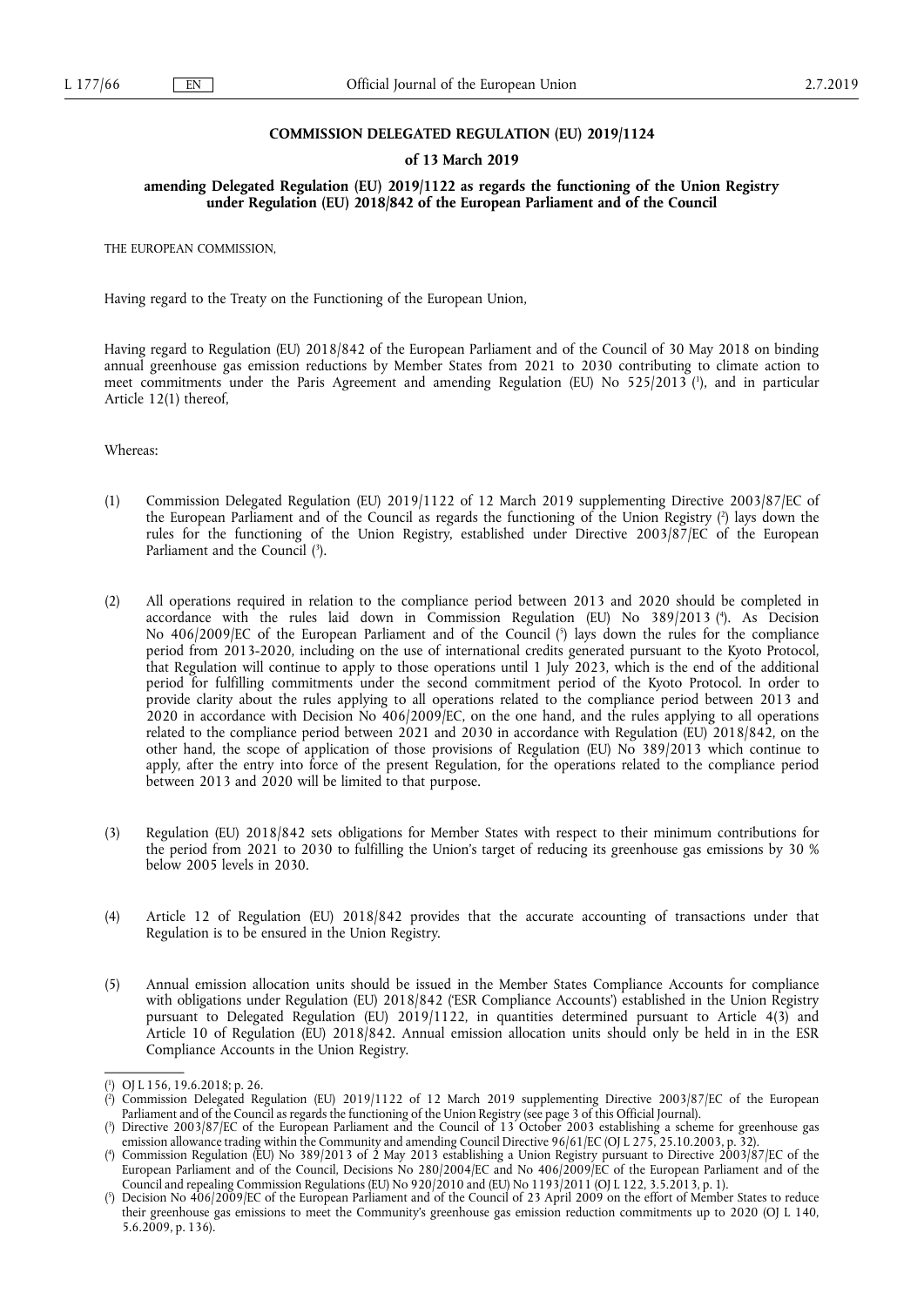- (6) The Union Registry should enable the implementation of the compliance cycle under Regulation (EU) 2018/842 by providing the processes for the introduction in the ESR Compliance Accounts of the annual reviewed greenhouse gas emission data, for the determination of the compliance status figure for each Member State ESR Compliance Account for each year of a given compliance period, and, where necessary, for the application of the factor under Article 9(1)(a) of Regulation (EU) 2018/842.
- (7) The Union Registry should also ensure the accurate accounting of transactions pursuant to Articles 5, 6, 7 and 11 of Regulation (EU) 2018/842.
- (8) Delegated Regulation (EU) 2019/1122 should therefore be amended accordingly,

HAS ADOPTED THIS REGULATION:

*Article 1* 

Delegated Regulation (EU) 2019/1122 is amended as follows:

(1) in citations, the following text is added:

'Having regard to Regulation (EU) 2018/842 of the European Parliament and of the Council of 30 May 2018 on binding annual greenhouse gas emission reductions by Member States from 2021 to 2030 contributing to climate action to meet commitments under the Paris Agreement and amending Regulation (EU) No 525/2013 (\*), and in particular Article 12(1) thereof,

(\*) OJ L 156, 19.6.2018, p. 26.';

(2) in Article 2, the following paragraph is added:

'This Regulation also applies to annual emission allocation units (AEA).';

- (3) Article 3 is amended as follows:
	- (a) point (12) is replaced by the following:
		- '(12) "transaction" means a process in the Union Registry that involves the transfer of an allowance or an annual emission allocation unit from one account to another account;'
	- (b) the following points (23) and (24) are added:
		- '(23) "ESR compliance period" means the period from 1 January 2021 to 31 December 2030 during which the Member States are to limit their greenhouse gas emissions pursuant to Regulation (EU) 2018/842;
		- (24) "annual emission allocation unit" means a subdivision of a Member State's annual emission allocation determined pursuant to Article 4(3) and Article 10 of Regulation (EU) 2018/842 equal to 1 tonne of carbon dioxide equivalent;';
- (4) in Article 4, paragraph 2 is replaced by the following:

'2. Member States shall use the Union Registry for the purposes of meeting their obligations under Article 19 of Directive 2003/87/EC and Article 12 of Regulation (EU) 2018/842. The Union Registry shall provide national administrators and account holders with the processes set out in this Regulation.';

(5) in Article 7, paragraph 5 is replaced by the following:

The central administrator, the competent authorities and national administrators shall only perform processes necessary to carry out their respective functions in accordance with Directive 2003/87/EC and Regulation (EU) 2018/842.';

(6) Article 12 is replaced by the following:

'*Article 12* 

## **Opening accounts administered by the central administrator**

1. The central administrator shall open all ETS management accounts in the Union Registry, the EU ESR AEA Total Quantity Account, the Deletion Account under Regulation (EU) 2018/842 ('ESR Deletion Account'), the EU Annex II AEA Total Quantity Account, the EU ESR Safety Reserve Account and one ESR Compliance Account for each Member State for each year of the compliance period.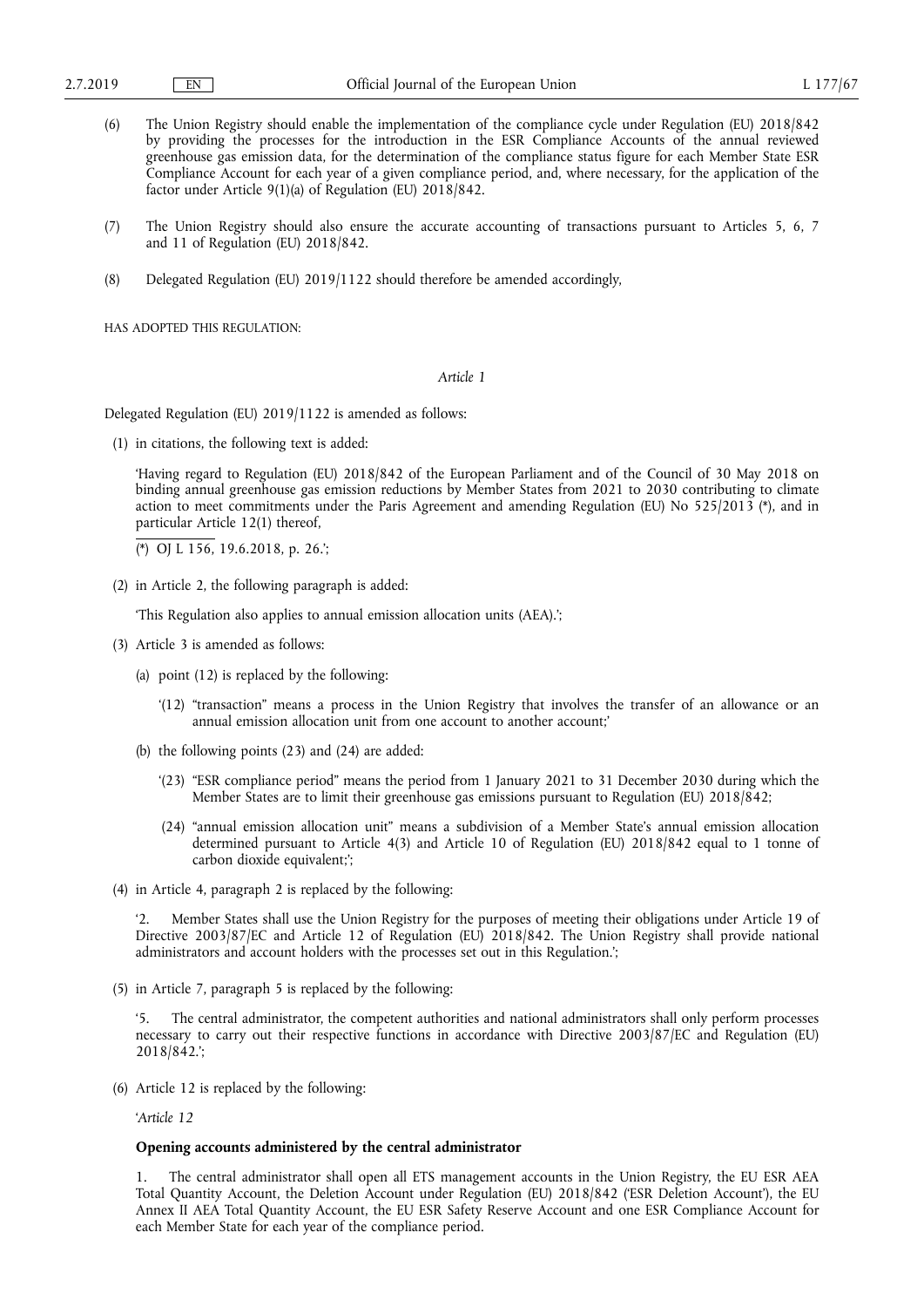2. The national administrator designated pursuant to Article 7(1) shall act as authorised representative of the ESR Compliance Accounts.';

(7) the following Article 27a is inserted:

'*Article 27a* 

#### **Closure of the ESR Compliance Account**

The central administrator shall close an ESR Compliance Account not earlier than one month after the determination of the compliance status figure for that account pursuant to Article 59f, and after giving prior notice to the account holder.

On closure of the ESR Compliance Account, the central administrator shall ensure that the Union Registry transfers the AEAs remaining in the ESR Compliance Account to the ESR Deletion Account.';

(8) the following Title IIA is inserted:

'TITLE IIA

**SPECIFIC PROVISIONS FOR ACCOUNTING TRANSACTIONS UNDER REGULATIONS (EU) 2018/842 AND (EU) 2018/841** 

*CHAPTER 1* 

*Transactions under Regulation (EU) 2018/842* 

*Article 59a* 

#### **Creation of AEAs**

- 1. At the beginning of the compliance period, the central administrator shall create:
- (a) in the EU ESR AEA Total Quantity Account a quantity of AEAs equal to the sum of the annual emission allocations for all Member States for all the years of the compliance period as set out in Article 10(2) of Regulation (EU) 2018/842 and in the Decisions adopted pursuant to Article 4(3) and Article 10 of Regulation (EU) 2018/842;
- (b) in the EU Annex II AEA Total Quantity Account a quantity of AEAs equal to the sum of all annual emission allocations for all eligible Member States for all the years of the compliance period as set out in the Decisions adopted pursuant to Articles 4(3) and (4) of Regulation (EU) 2018/842 based on the percentages notified by Member States under Article 6(3) of that Regulation.

2. The central administrator shall ensure that the Union Registry assigns each AEA a unique unit identification code upon its creation.

*Article 59b* 

## **Annual emission allocation units**

AEAs shall be valid for the purpose of meeting the Member States' greenhouse gas emissions limitation requirements pursuant to Article 4 of Regulation (EU) 2018/842 and their commitments under Article 4 of Regulation (EU) 2018/841. They shall be transferable only pursuant to conditions laid down in Article 5(1) to (5), Article 6, Article 9(2) and Article 11 of Regulation (EU) 2018/842 and Article 12(1) of Regulation (EU) 2018/841.

*Article 59c* 

## **Transfer of AEAs to each ESR Compliance Account**

1. At the beginning of the compliance period, the central administrator shall transfer a quantity of AEAs corresponding to the annual emission allocation for each Member State for each year as set out in Article 10(2) of Regulation (EU) 2018/842 and in the Decisions adopted pursuant to Article 4(3) and Article 10 of Regulation (EU) 2018/842 from the EU ESR AEA Total Quantity Account into the relevant ESR Compliance Account.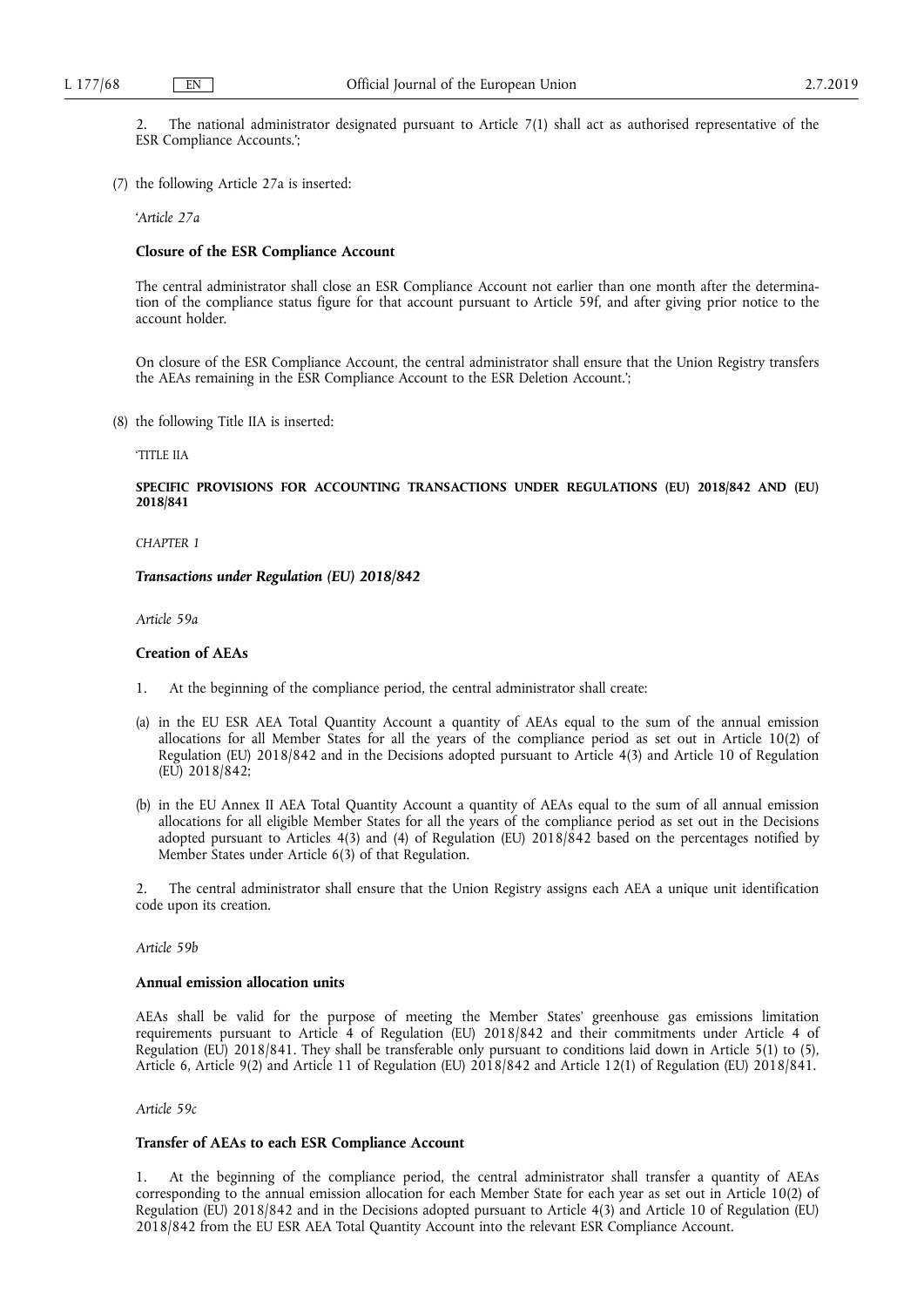2. Where on the closure of the Member State ESD Compliance Account for year 2020 pursuant to Article 31 of Regulation (EU) No 389/2013, the total quantity of greenhouse gas emissions expressed in tonnes of carbon dioxide equivalent in that ESD Compliance Account exceeds the sum of all AEAs, international credits, tCERs and lCERs, the amount corresponding to the quantity of emissions in excess, multiplied by the abatement factor specified in Article 7(1)(a) of Decision 406/2009/EC, shall be deducted from the quantity of the AEAs transferred to the Member State ESR Compliance Account for year 2021 pursuant to paragraph 1 of this Article.

## *Article 59d*

## **Introduction of the relevant greenhouse gas emissions data**

1. In a timely manner, upon availability of the relevant reviewed greenhouse gas emissions data for a given year of the compliance period for the majority of Member States, the central administrator shall enter the total quantity of the relevant reviewed greenhouse gas emissions expressed in tonnes of carbon dioxide equivalent for each Member State in its ESR Compliance Account for that given year of the compliance period.

2. The central administrator shall also enter the sum of the relevant reviewed greenhouse gas emissions data for all Member States for a given year in the EU ESR AEA Total Quantity Account.

#### *Article 59e*

## **Calculation of the balance of the ESR Compliance Account**

1. Upon introduction of the relevant greenhouse gas emissions data pursuant to Article 59d, the central administrator shall ensure that the Union Registry calculates the balance of the respective ESR Compliance Account by subtracting the total quantity of reviewed greenhouse gas emissions expressed in tonnes of carbon dioxide equivalent in the respective ESR Compliance Account from the sum of all AEAs in the same ESR Compliance Account.

2. The central administrator shall ensure that the Union Registry displays the balance of each ESR Compliance Account.

*Article 59f* 

## **Determination of the compliance status figures**

1. The central administrator shall ensure that 6 months after the introduction of the relevant greenhouse gas emissions data pursuant to Article 59d of this Regulation for the year 2025 and 2030 the Union Registry determines the compliance status figure for each ESR Compliance Account for the year 2021 and 2026 by calculating the sum of all AEAs, credits pursuant to Article 24a of Directive 2003/87/EC and LMUs less the total quantity of reviewed greenhouse gas emissions expressed in tonnes of carbon dioxide equivalent in the same ESR Compliance Account.

2. The central administrator shall ensure that the Union Registry determines the compliance status figure for each ESR Compliance Account for each of the years 2022 to 2025 and 2027 to 2030 by calculating the sum of all AEAs, credits pursuant to Article 24a of Directive 2003/87/EC and LMUs less the total quantity of reviewed greenhouse gas emissions expressed in tonnes of carbon dioxide equivalent in the same ESR Compliance Account at a date falling one month following the determination of the compliance status figure for the previous year.

The central administrator shall ensure that the Union Registry records the compliance status figure for each ESR Compliance Account.

#### *Article 59g*

## **Application of Article 9(1)(a) and (b) of Regulation (EU) 2018/842**

1. Where the compliance status figure determined pursuant to Article 59f of this Regulation is negative, the central administrator shall ensure that the Union Registry transfers the exceeding quantity of reviewed greenhouse gas emissions expressed in tonnes of carbon dioxide equivalent multiplied by the factor of 1,08 specified in Article 9(1)(a) of Regulation (EU) 2018/842 from a Member State's ESR Compliance Account for the given year to its ESR Compliance Account for the next year.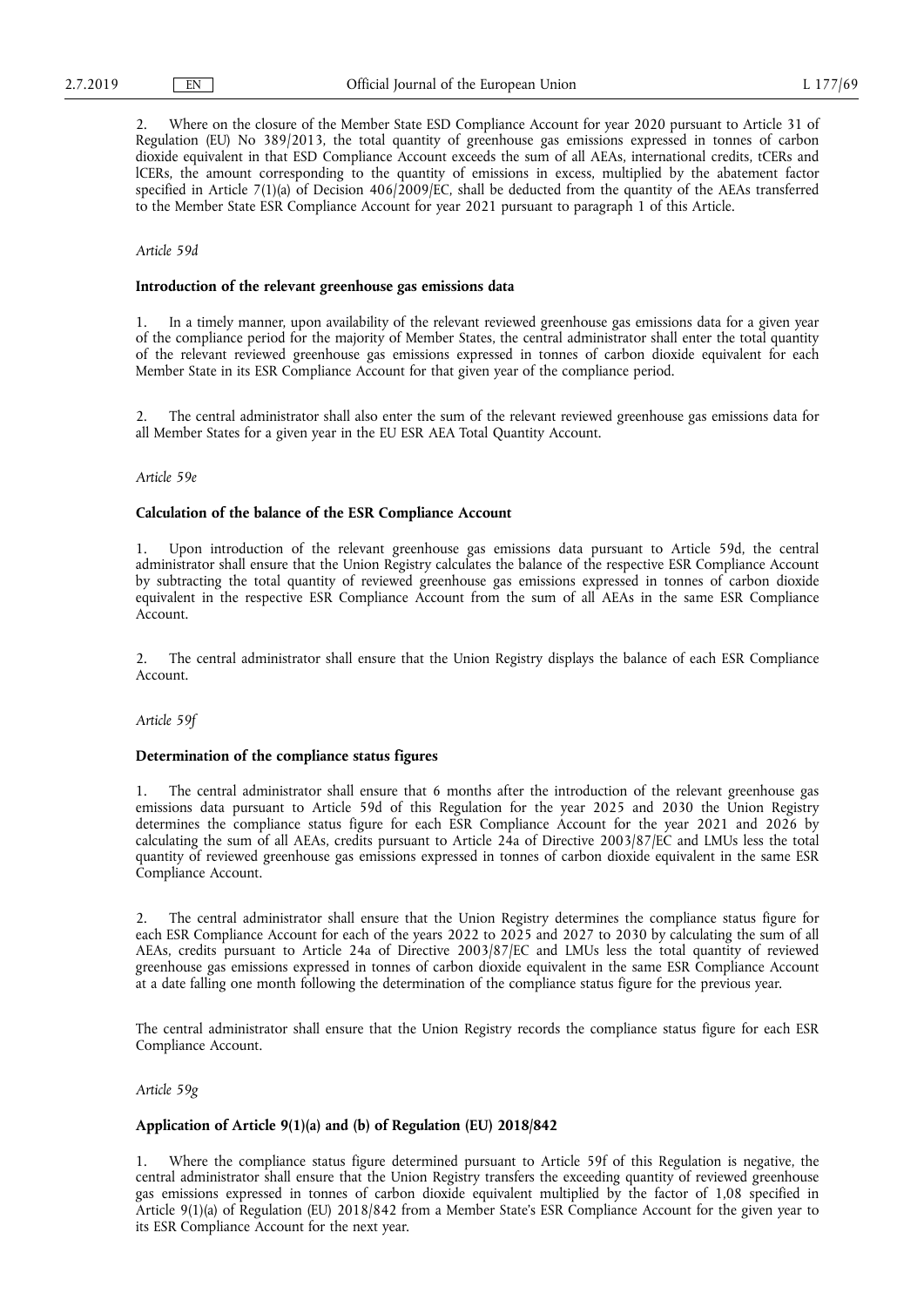2. At the same time, the central administrator shall block the ESR Compliance Accounts corresponding to the remaining years of the compliance period, of the Member State concerned.

3. The central administrator shall change the ESR Compliance Account status from blocked to open for all the remaining years of the compliance period as of the year for which the compliance status figure determined pursuant to Article 59f is zero or positive.

## *Article 59h*

## **Use of flexibility laid down in Article 6 of Regulation (EU) 2018/842**

The central administrator shall ensure that, upon request of a Member State, the Union Registry carries out a transfer of AEAs from the EU Annex II AEA Total Quantity Account to that Member State's ESR Compliance Account for a given year of the compliance period. Such transfer shall not be carried out in any of the following cases:

- (a) the Member State's request is submitted before the calculation of the balance of the ESR Compliance Account or after the determination of the compliance status figure for the given year;
- (b) the Member State that made the request is not listed in Annex II to Regulation (EU) 2018/842;
- (c) the requested amount exceeds the total remaining balance of the Annex II to Regulation (EU) 2018/842 amount available for that Member State as set out in the Decisions adopted pursuant to Articles 4(3) and (4) of Regulation (EU) 2018/842 and taking into account any downward revision of the amount pursuant to the second subparagraph of Article 6(3) of that Regulation;
- (d) the requested amount exceeds the quantity of the excess emissions for the given year, calculated taking into account the quantity of AEAs transferred from that Member State's ESR Compliance Account for a given year to its LULUCF Compliance Account pursuant to Articles 59x(3) or 59za(2).

*Article 59i* 

## **Borrowing of AEAs**

The central administrator shall ensure that, upon request of a Member State, the Union Registry carries out a transfer of AEAs to that Member State's ESR Compliance Account for a given year of the compliance period from its ESR Compliance Account for the following year of the compliance period. Such transfer shall not be carried out in any of the following cases:

- (a) the Member State's request is submitted before the calculation of the balance of the ESR Compliance Account or after the determination of the compliance status figure for the given year;
- (b) the requested amount exceeds 10 per cent of the following year's annual emission allocation as determined pursuant to Article 4(3) and Article 10 of Regulation (EU) 2018/842 in respect of the years 2021 to 2025 and 5 per cent of the following year's annual emission allocation as determined pursuant to Article 4(3) and Article 10 of Regulation (EU) 2018/842 in respect of the years 2026 to 2029.

*Article 59j* 

## **Banking of AEAs**

The central administrator shall ensure that, upon request of a Member State, the Union Registry carries out a transfer of AEAs from that Member State's ESR Compliance Account for a given year of the compliance period to its ESR Compliance Account for any of the following years of the compliance period. Such transfer shall not be carried out in any of the following cases:

- (a) the Member State's request is submitted before the calculation of the balance of the ESR Compliance Account for the given year;
- (b) in respect of the year 2021, the requested amount exceeds the positive balance of the account as calculated pursuant to Article 59e;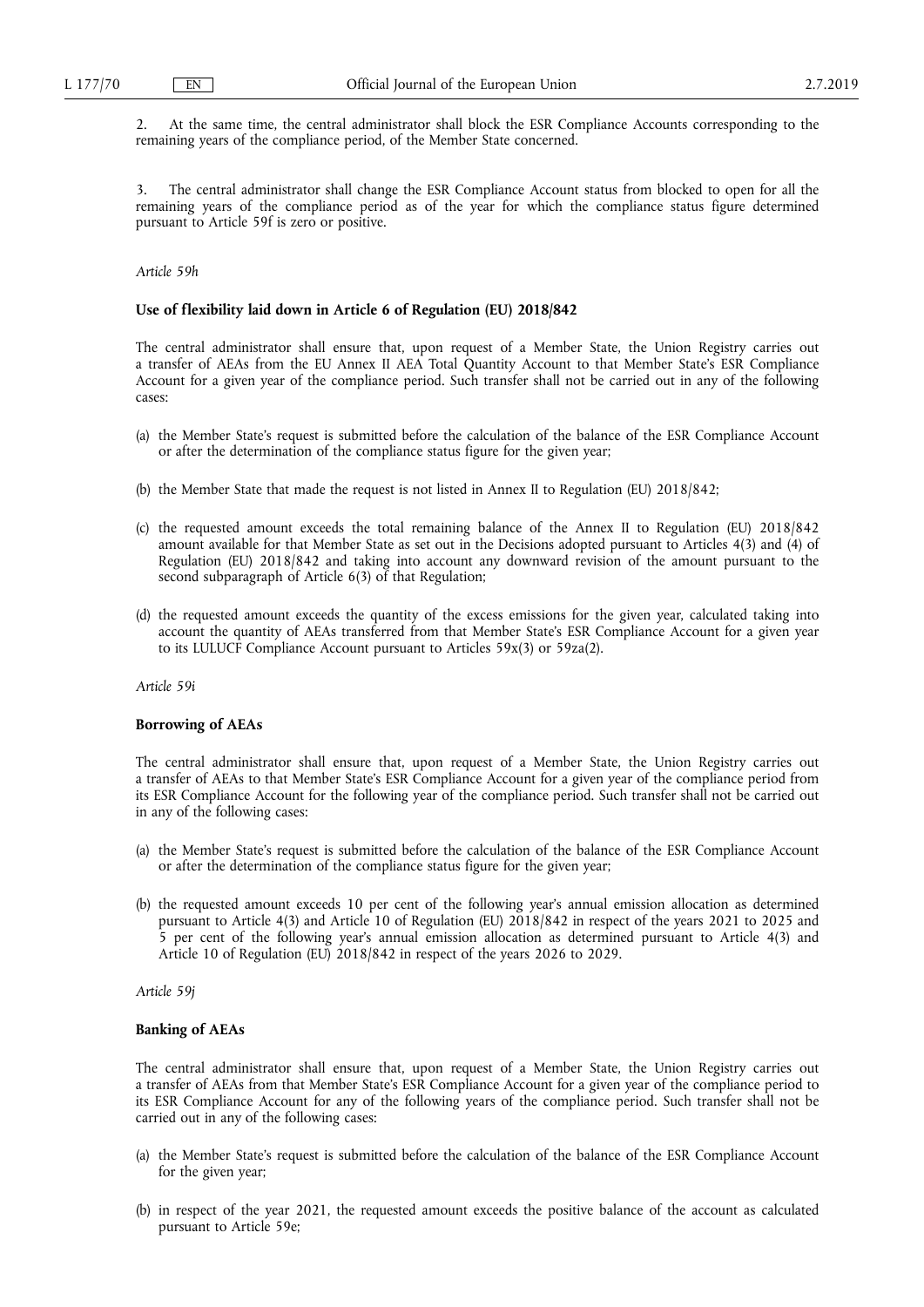- (c) in respect of the years 2022 to 2029, the requested amount exceeds the positive balance of the account as calculated pursuant to Article 59e of this Regulation or 30 % of that Member State's' cumulative annual emission allocations up to that year, as determined pursuant to Article 4(3) and Article 10 of Regulation (EU) 2018/842;
- (d) the status of the ESR Compliance Account initiating the transfer does not allow the transfer.

*Article 59k* 

## **Use of Land Mitigation Units**

The central administrator shall ensure that, upon request of a Member State, the Union Registry carries out a transfer of Land Mitigation Units from a Member State's LULUCF Compliance Account to that Member State's ESR Compliance Account. Such transfer shall not be carried out in any of the following cases:

- (a) the requested amount exceeds the available quantity of LMUs eligible for transfers into the ESR Compliance Account pursuant to Article 59x or the remaining amount;
- (b) the requested amount exceeds the available amount according to Annex III to Regulation (EU) 2018/842 or the remaining amount;
- (c) the requested amount exceeds the quantity of the emissions for the given year less the quantity of AEAs for the given year as set out in Article 10(2) of Regulation (EU) 2018/842 and the Decisions adopted pursuant to Article 4(3) and Article 10 of that Regulation, and less the sum of all the AEAs banked from previous years to the current or any following year pursuant to Article 59j of this Regulation;
- (d) that Member State has not submitted its report in accordance with the second subparagraph of Article 7(1) of Regulation (EU) No 525/2013 on its intention to use of the flexibility set out in Article 7 of Regulation (EU) 2018/842;
- (e) that Member State has not complied with the Regulation (EU) 2018/841;
- (f) the transfer is initiated before the calculation of the balance of the LULUCF Compliance Account of that MS or after the determination of the compliance status figure for the given compliance period pursuant to Articles 59u and 59za;
- (g) the transfer is initiated before the calculation of the balance of the ESR Compliance Account of that MS or after the determination of the compliance status figure for the given year.

## *Article 59l*

#### *Ex ante* **transfers of a Member State's annual emission allocation**

The central administrator shall ensure that, upon request of a Member State, the Union Registry carries out a transfer of AEAs from the ESR Compliance Account for a given year of that Member State to the ESR Compliance Account of another Member State. Such transfer shall not be carried out in any of the following cases:

- (a) in respect of the years 2021 to 2025, the requested amount exceeds five per cent of the given year's annual emission allocation of the initiating Member State as determined pursuant to Article 4(3) and Article 10 of Regulation (EU) 2018/842 or the remaining amount available;
- (b) in respect of the years 2026 to 2030, the requested amount exceeds ten per cent of the given year's annual emission allocation of the initiating Member State as determined pursuant to Article 4(3) and Article 10 of Regulation (EU) 2018/842 or the remaining amount available;
- (c) the Member State has requested the transfer to an ESR Compliance Account for a year before the given year;
- (d) the status of the ESR Compliance Account initiating the transfer does not allow the transfer.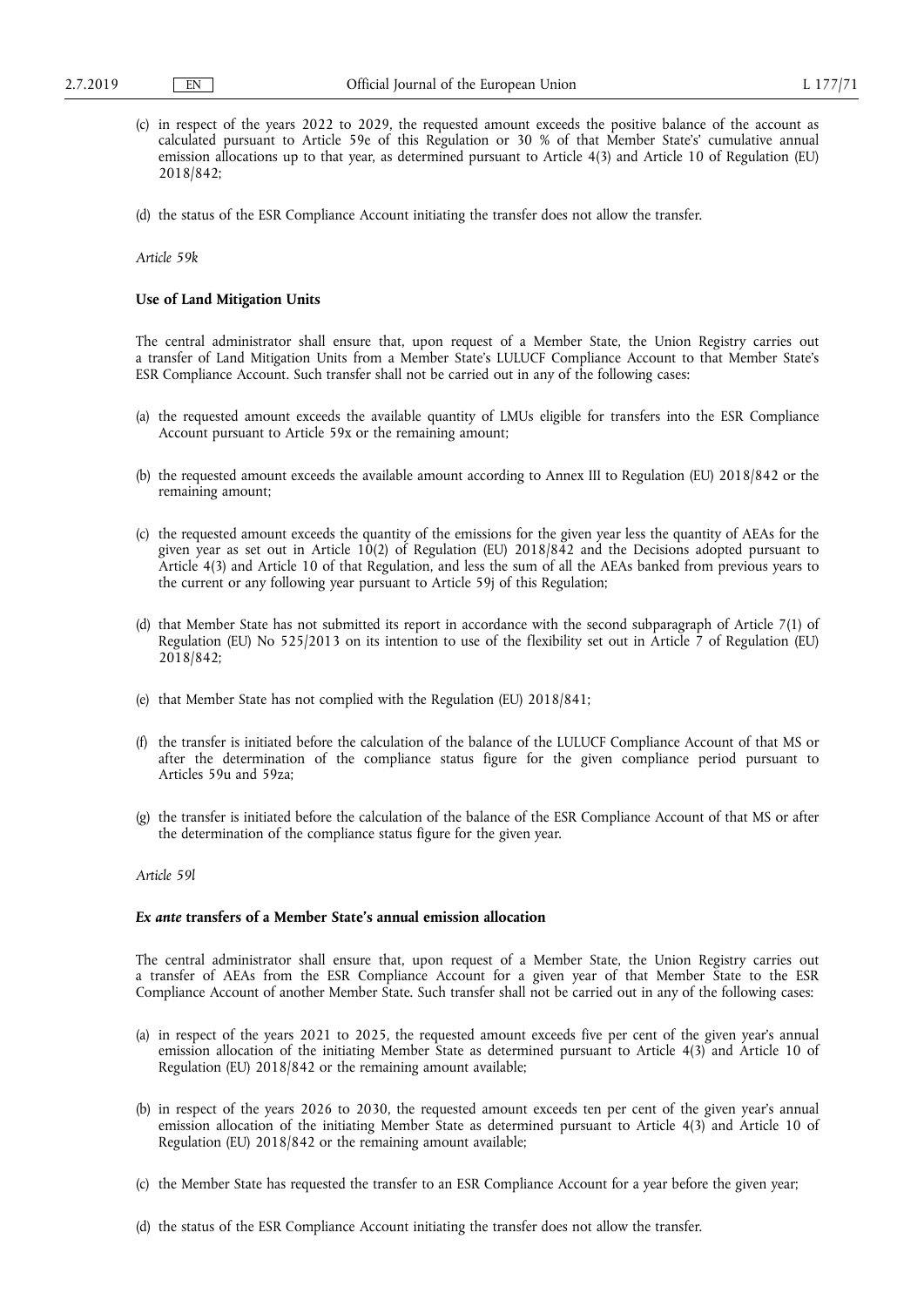*Article 59m* 

## **Transfers after the calculation of the balance of the ESR Compliance Account**

The central administrator shall ensure that, upon request of a Member State, the Union Registry carries out a transfer of AEAs from the ESR Compliance Account for a given year of that Member State to the ESR Compliance Account of another Member State. Such transfer shall not be carried out in any of the following cases:

- (a) the Member State's request is submitted before the calculation of the balance of the account pursuant to Article 59e;
- (b) the requested amount exceeds the positive balance of the account as calculated pursuant to Article 59e or the remaining amount;
- (c) the status of the ESR Compliance Account initiating the transfer does not allow the transfer.

*Article 59n* 

#### **Safety Reserve**

Upon introduction of the relevant greenhouse gas emissions data pursuant to Article 59d of this Regulation for the year 2030, the central administrator shall create in the EU ESR Safety Reserve Account a quantity of additional AEAs equal to the difference between 70 % of the sum of reviewed emissions for the year 2005 of all Member States as determined following the methodology in the Decision adopted pursuant to Article 4(3) of Regulation (EU) 2018/842 and the sum of the relevant reviewed greenhouse gas emissions data for all Member States for the year 2030. Such amount shall be between 0 and 105 million AEAs.

## *Article 59o*

## **First round of distribution of the Safety Reserve**

1. The central administrator shall ensure that, upon request of a Member State, the Union Registry carries out a transfer of AEAs from the EU ESR Safety Reserve Account to that Member State's ESR Compliance Account for any of the years from 2026 to 2030 as required by the Member State. Such transfers shall not be carried out in any of the following cases:

- (a) the request refers to an ESR Compliance Account for a year other than the years 2026 to 2030;
- (b) the Member State's request is made before the calculation of the balance for the year 2030;
- (c) the Member State's request is made less than 6 weeks before the determination of the compliance status figure for the ESR Compliance Account for the year 2026;
- (d) the request was made by a Member State which is not listed in the Decision published pursuant to Article 11(5) of Regulation (EU) 2018/842;
- (e) the requested amount exceeds 20 % of that Member State's overall overachievement in the period from 2013 to 2020 as determined in the Decision published pursuant to Article 11(5) of Regulation (EU) 2018/842 or the amount as reduced pursuant to paragraph 3 of this Article, or the remaining amount available;
- (f) the quantity of AEAs sold to other Member States pursuant to Articles 59l and 59m exceeds the quantity of AEAs acquired from other Member States pursuant to Articles 59l and 59m;
- (g) the requested amount exceeds the quantity of the excess emissions for the given year when taking into account the following:
	- (i) the quantity of AEAs for the given year as set out in the Decisions adopted pursuant to Article 4(3) and Article 10 of Regulation (EU) 2018/842;
	- (ii) the quantity of AEAs acquired to or sold from the ESR Compliance Account for the given year, pursuant to Articles 59l and 59m;
	- (iii) the full quantity of AEAs banked from previous years to the current or any following years pursuant to Article 59j;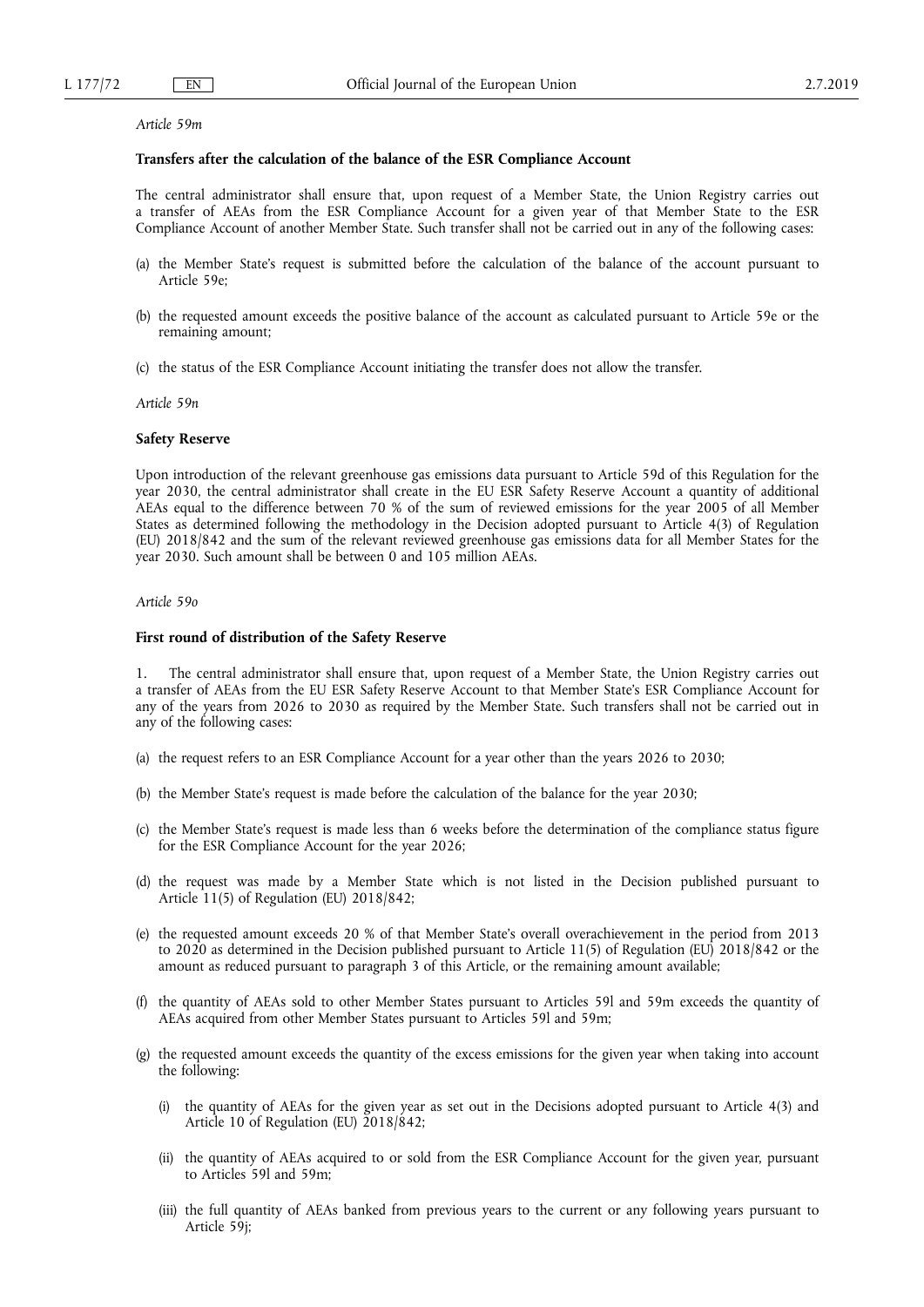- (iv) the total quantity of AEAs allowed for borrowing to that year under Article 59i;
- (v) the quantity of LMUs eligible for the transfers into the ESR Compliance Accounts pursuant to Article 59x or the remaining amount available pursuant to Article 59m.

2. Six weeks before the determination of the compliance status figure for the year 2026, the central administrator shall ensure that the Union Registry calculates and displays the total sum of AEAs requested by all Member States under paragraph 1.

3. Where the sum referred in paragraph 2 is higher than the total quantity of AEAs in the EU ESR Safety Reserve Account, the ecntral administrator shall ensure that the Union Registry carries out a transfer of each amount requested by each Member State reduced on a pro rata basis.

4. The central administrator shall ensure that the Union Registry calculates the pro rata reduced amount by multiplying the requested amount by the ratio of the total quantity of AEAs in the EU ESR Safety Reserve Account and the total amount requested by all Member States pursuant to paragraph 1.

#### *Article 59p*

## **Second round of distribution of the Safety Reserve**

Where the sum referred in Article  $59o(2)$  is lower than the total quantity of AEAs in the EU ESR Safety Reserve Account, the central administrator shall ensure that the Union Registry authorises additional requests from Member States provided that:

- (a) Member State's request is made at the earliest six weeks before the determination of the compliance status figure for the year 2026 but no later than 3 weeks before the determination of the compliance status figure for the year 2026;
- (b) the request was made by a Member State which is listed in the Decision published pursuant to Article 11(5) of Regulation (EU) 2018/842;
- (c) the quantity of AEAs sold to other Member States pursuant to Articles 59l and 59m does not exceed the quantity of AEAs acquired from other Member States pursuant to Articles 59l and 59m;
- (d) the transferred amount does not exceed the quantity of the excess emissions for the given year when taking into account all the amounts listed under Article  $59o(1)(g)$  and the quantity of AEAs received pursuant to Article 59o.

2. If the sum of all valid requests is higher than the remaining total amount, the central daministrator shall ensure that the Union Registry calculates the amount to be transferred for each valid request by multiplying the remaining total quantity of AEAs in the EU ESR Safety Reserve Account with the ratio of that request to the sum of all requests fulfilling the criteria set out in paragraph 1.

*Article 59q* 

## **Adjustments**

1. In case of adjustments pursuant to Article 10 of Regulation (EU) 2018/842 or of any other modification of the sum specified in Article 59a of this Regulation that would lead to an increase of a Member State's annual emission allocation during the compliance period, the central administrator shall create the corresponding quantity of AEAs in the EU ESR AEA Total Quantity Account and transfer it in the relevant ESR Compliance Account of the Member State concerned.

2. In case of adjustments pursuant to Article 10 of Regulation (EU) 2018/842 or of any other modification of the sum specified in Article 59a of this Regulation that would lead to a decrease of a Member State's annual emission allocation during the compliance period, the central administrator shall transfer the corresponding quantity of AEAs from the Member State's relevant ESR Compliance Account to the ESR Deletion Account.

Where a Member State notifies a downward change of the percentage under the second subparagraph of Article 6(3) of Regulation (EU) 2018/842 and following the corresponding amendment to the amounts specified in the Decision adopted pursuant to Article 4(3) of Regulation (EU) 2018/842, the central administrator shall transfer the corresponding quantity of AEAs from the EU Annex II AEA Total Quantity Account to the ESR Deletion Account. The total amount available for that Member State under Article 6 of Regulation (EU) 2018/842 shall be modified accordingly.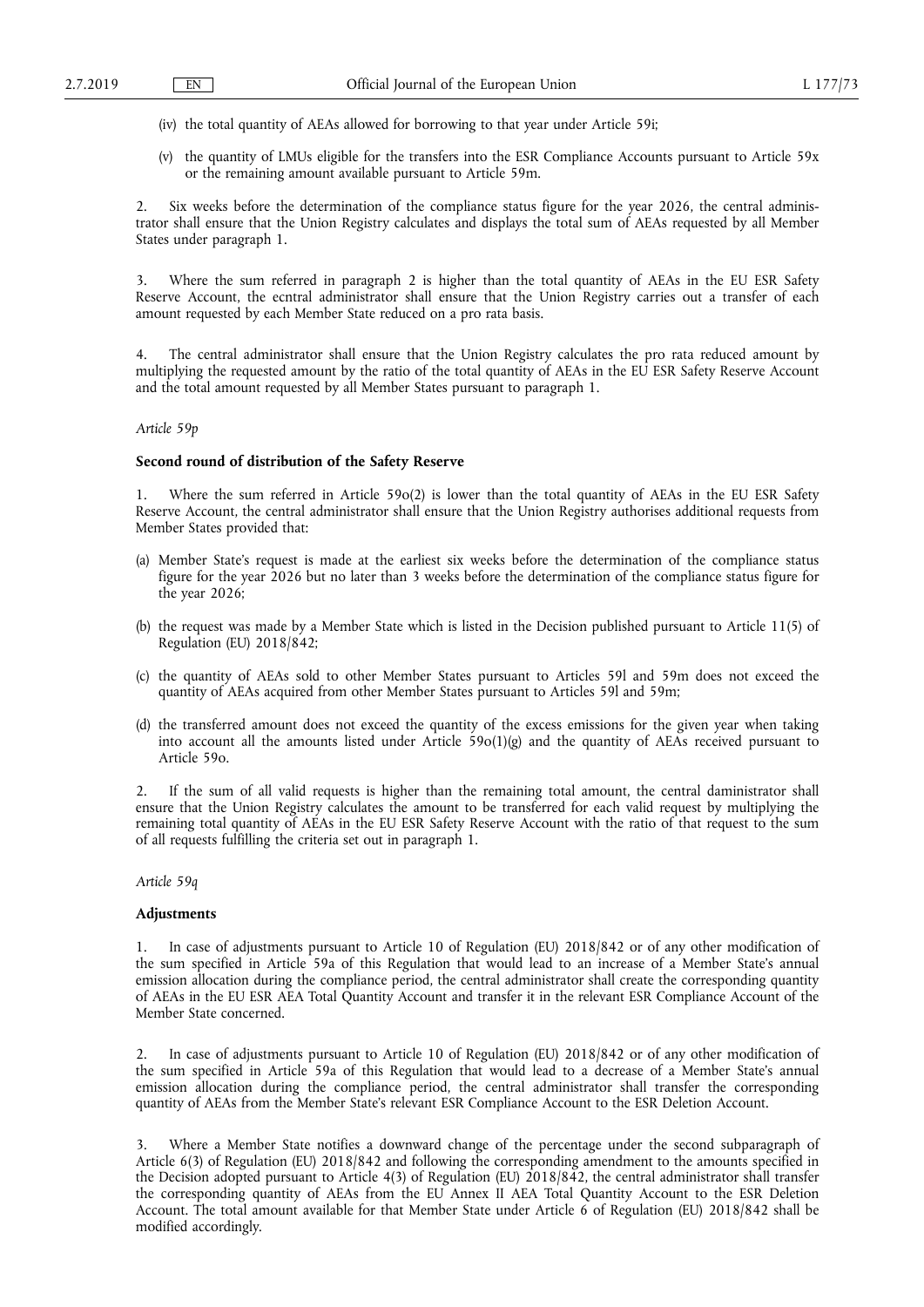#### *Article 59r*

## **Transfers of previously banked AEAs**

The central administrator shall ensure that, upon request of a Member State, the Union Registry carries out a transfer of AEAs to a Member State's ESR Compliance Account for a given year of the compliance period from its ESR Compliance Account for any of the following years of the compliance period. Such transfer shall not be carried out where:

- (a) the requested amount exceeds the quantity of AEAs banked pursuant to Article 59j in the ESR Compliance Account from which the transfer is intended;
- (b) the Member State's request is made before the calculation of the balance or after the determination of the compliance status figure of the ESR Compliance Account to which the transfer is intended.

*Article 59s* 

# **Execution and reversal of transfers**

1. For all transfers specified in this Title, Articles 34, 35 and 55 shall apply.

2. Transfers to the ESR Compliance Accounts initiated in error may be reversed at the request of the national administrator. In such cases, Article 62(4), (6), (7) and (8) shall apply.';

(9) in Article 70, paragraph 2 is replaced by the following:

'2. The central administrator shall ensure that the EUTL conducts automated checks having regard to the data exchange and technical specifications provided for in Article 75 of this Regulation for all processes to identify irregularities and discrepancies, where a proposed process does not conform to the requirements of Directive 2003/87/EC, Regulation (EU) 2018/842 and this Regulation.';

- (10) Annex I to Delegated Regulation (EU) 2019/1122 is amended in accordance with Annex I to this Regulation;
- (11) Annex XIII to Delegated Regulation (EU) 2019/1122 is amended in accordance with Annex II to this Regulation.

## *Article 2*

#### **Entry into force**

This Regulation shall enter into force on the twentieth day following that of its publication in the *Official Journal of the European Union*.

It shall apply from 1 January 2021.

This Regulation shall be binding in its entirety and directly applicable in all Member States.

Done at Brussels, 13 March 2019.

*For the Commission The President*  Jean-Claude JUNCKER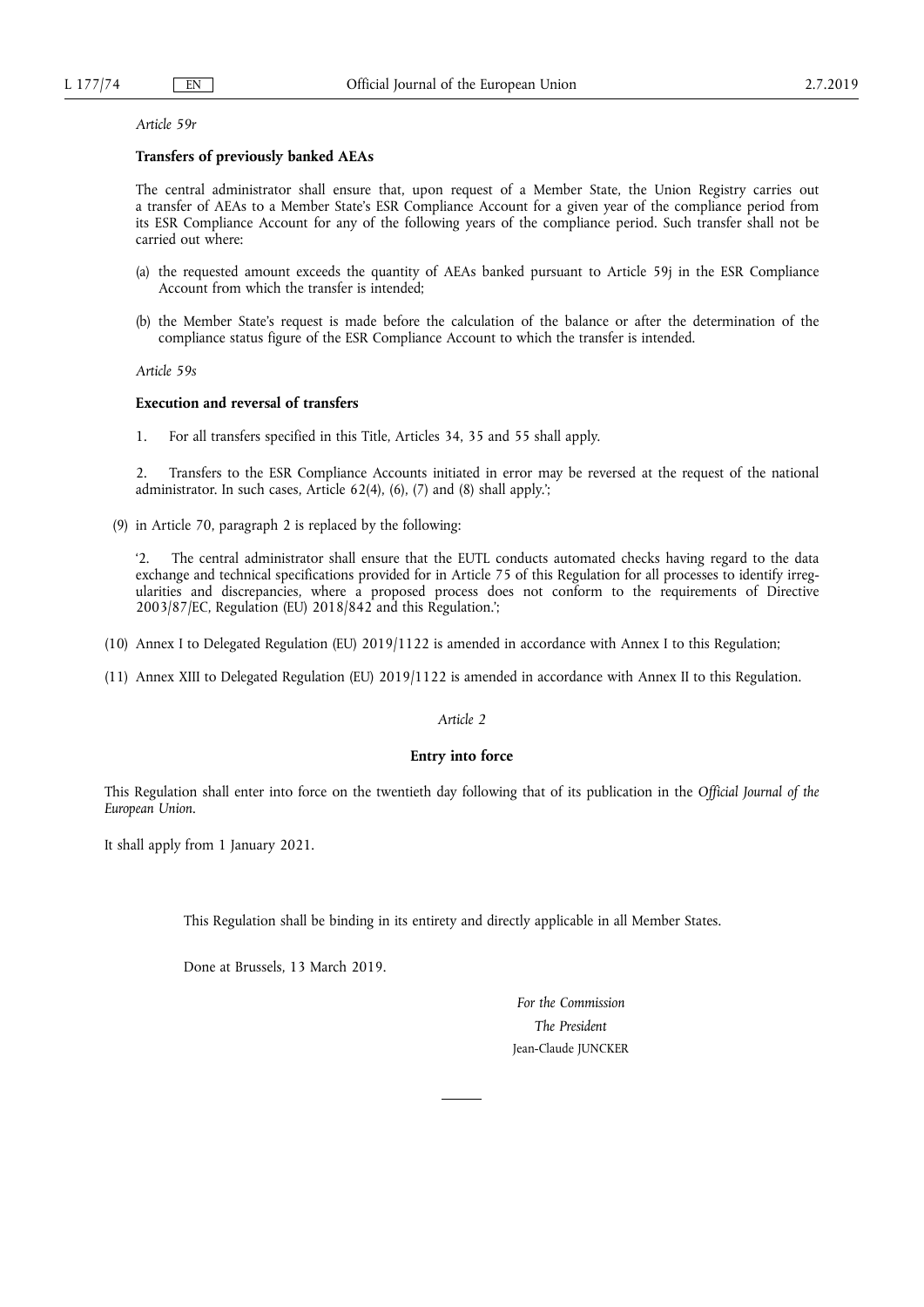# *ANNEX I*

In Annex I to Delegated Regulation (EU) 2019/1122, the following table is added:

# '**Table I-II: Accounts for the purpose of accounting transactions pursuant to Title IIA**

| Account type name                            | Account<br>holder      | <b>Account</b><br>Administrator | No. of accounts of<br>this type                                      | <b>AEA</b> | Accounted<br>emissions/<br>accounted<br>removals | <b>LMU</b>     | <b>MFLFA</b>   |
|----------------------------------------------|------------------------|---------------------------------|----------------------------------------------------------------------|------------|--------------------------------------------------|----------------|----------------|
| EU ESR AEA Total Quantity Account            | EU                     | central<br>administrator        | $\mathbf{1}$                                                         | Yes        | N <sub>0</sub>                                   | N <sub>o</sub> | N <sub>o</sub> |
| <b>ESR Deletion Account</b>                  | EU                     | central<br>administrator        | $\mathbf{1}$                                                         | Yes        | N <sub>o</sub>                                   | <b>Yes</b>     | N <sub>o</sub> |
| EU Annex II AEA Total<br>Quantity<br>Account | EU                     | central<br>administrator        | $\mathbf{1}$                                                         | Yes        | N <sub>o</sub>                                   | N <sub>o</sub> | N <sub>o</sub> |
| EU ESR Safety Reserve Account                | EU                     | central<br>administrator        | $\mathbf{1}$                                                         | <b>Yes</b> | N <sub>o</sub>                                   | N <sub>o</sub> | N <sub>o</sub> |
| <b>ESR Compliance Account</b>                | Member<br><b>State</b> | central<br>administrator        | 1 for each of the<br>10 compliance<br>years for each<br>Member State | <b>Yes</b> | N <sub>o</sub>                                   | <b>Yes</b>     | No'            |